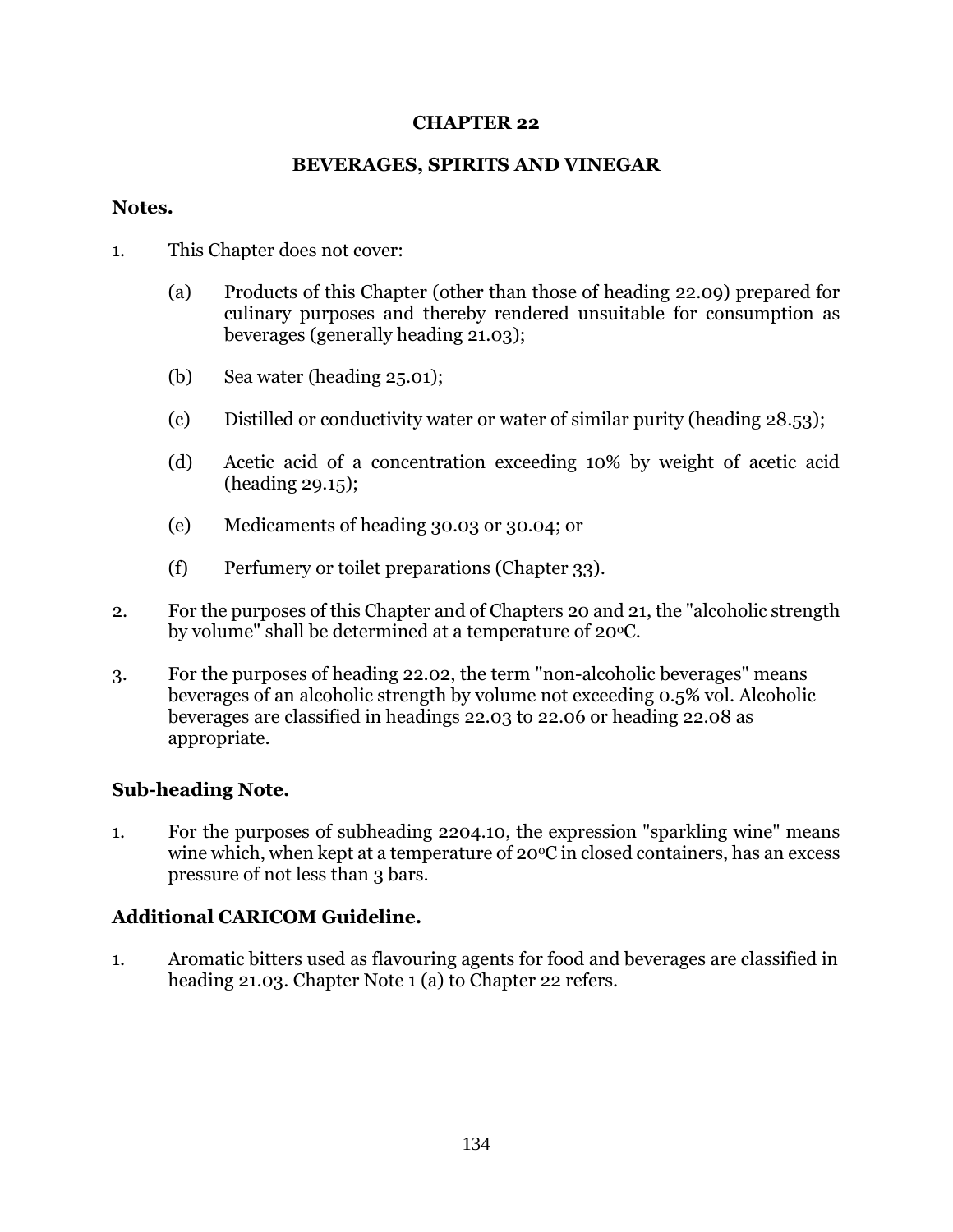| <b>HS</b> | <b>CET</b> | PR1 | <b>DESCRIPTION OF GOODS</b>                                                                                                                                                                                                   | <b>DUTY</b><br><b>RATE</b> | <b>UNIT</b> | <b>SITC</b><br><b>REV4</b> |
|-----------|------------|-----|-------------------------------------------------------------------------------------------------------------------------------------------------------------------------------------------------------------------------------|----------------------------|-------------|----------------------------|
| 22.01     |            |     | Waters, including natural or artificial mineral<br>waters and aerated waters, not containing added<br>sugar or other sweetening matter nor flavoured; ice<br>and snow.                                                        |                            |             |                            |
| 2201.10   | 00         |     | - Mineral waters and aerated waters:                                                                                                                                                                                          |                            |             |                            |
| 2201.10   | 10         |     | - - - Mineral waters                                                                                                                                                                                                          | 135%                       | kg & 1      | 111.011                    |
| 2201.10   | 20         |     | - - - Aerated waters                                                                                                                                                                                                          | 20%                        | kg & 1      | 111.012                    |
| 2201.90   | 00         |     | - Other:                                                                                                                                                                                                                      |                            |             |                            |
| 2201.90   | 10         |     | - - - Ordinary natural waters                                                                                                                                                                                                 | 135%                       | kg & 1      | 111.013                    |
| 2201.90   | 90         |     | $--$ Other                                                                                                                                                                                                                    | 135%                       | kg & 1      | 111.019                    |
| 22.02     |            |     | Waters, including mineral waters and aerated<br>waters, containing added sugar or other sweetening<br>matter or flavoured, and other non-alcoholic<br>beverages, not including fruit or vegetable juices of<br>heading 20.09. |                            |             |                            |
| 2202.10   | 00         |     | - Waters, including mineral waters and aerated waters,<br>containing added sugar or other sweetening matter or<br>flavoured:                                                                                                  |                            |             |                            |
| 2202.10   | 10         |     | - - - Aerated waters:                                                                                                                                                                                                         |                            |             |                            |
| 2202.10   | 00         | 10  | Aerated beverages:                                                                                                                                                                                                            |                            |             |                            |
| 2202.10   | 00         | 11  | Energy drinks                                                                                                                                                                                                                 | 70%                        | kg & 1      | 111.021                    |
| 2202.10   | 00         | 19  | Other                                                                                                                                                                                                                         | 145%                       | kg & 1      | 111.021                    |
| 2202.10   | 90         |     | --- Other waters                                                                                                                                                                                                              | 20%                        | kg & 1      | 111.022                    |
| 2202.99   | 00         |     | - Other:                                                                                                                                                                                                                      |                            |             |                            |
| 2202.99   | 00         |     | - - Non-Alcoholic Beer                                                                                                                                                                                                        | 20%                        | kg & l      | 111.025                    |
| 2202.99   | 30         |     | - - - Beverages containing cocoa                                                                                                                                                                                              | 20%                        | kg & 1      | 111.023                    |
| 2202.99   | 20         |     | - - - Malt beverages                                                                                                                                                                                                          | 60%                        | kg & 1      | 111.024                    |
| 2202.90   | 90         |     | --- Other                                                                                                                                                                                                                     |                            |             |                            |
| 2202.99   | 91         |     | - - - Coconut Water                                                                                                                                                                                                           | 20%                        | kg & 1      | 111.026                    |
| 2202.99   | 99         |     | $--$ Other                                                                                                                                                                                                                    | 20%                        | kg & 1      | 111.029                    |
| 2203.00   | 00         |     | Beer made from malt.                                                                                                                                                                                                          |                            |             |                            |
| 2203.00   | 10         |     | - - - Beer                                                                                                                                                                                                                    | 75%                        | kg & 1      | 112.31                     |
| 2203.00   | 20         |     | $--$ Stout                                                                                                                                                                                                                    | 50%                        | kg & 1      | 112.32                     |
| 2203.00   | 90         |     | $--$ Other                                                                                                                                                                                                                    | 50%                        | kg & 1      | 112.39                     |
| 22.04     |            |     | Wine of fresh grapes, including fortified wines;                                                                                                                                                                              |                            |             |                            |
|           |            |     | grape must other than that of heading 20.09.                                                                                                                                                                                  |                            |             |                            |
| 2204.10   | 00         |     | - Sparkling wine                                                                                                                                                                                                              | 45%                        | kg & 1      | 112.15                     |
| 2204.20   |            |     | - Other wine; grape must with fermentation prevented<br>or arrested by the addition of alcohol:                                                                                                                               |                            |             |                            |
| 2204.21   | 00         |     | - - In containers holding 2 litres or less                                                                                                                                                                                    | 45%                        | kg & 1      | 112.171                    |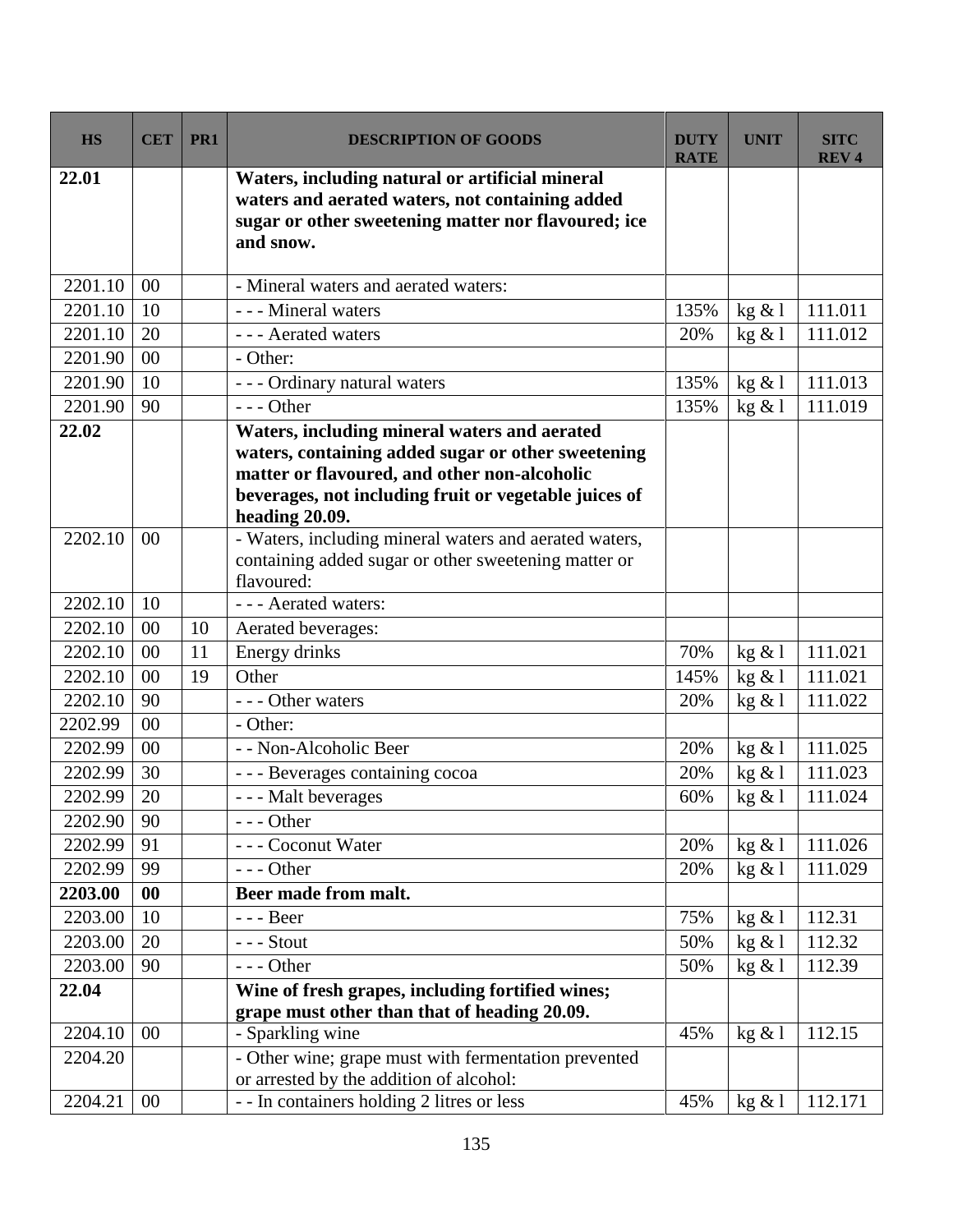| <b>HS</b>    | <b>CET</b> | PR <sub>1</sub> | <b>DESCRIPTION OF GOODS</b>                                                                                                                                                                                           | <b>DUTY</b><br><b>RATE</b> | <b>UNIT</b> | <b>SITC</b><br><b>REV4</b> |
|--------------|------------|-----------------|-----------------------------------------------------------------------------------------------------------------------------------------------------------------------------------------------------------------------|----------------------------|-------------|----------------------------|
| 2204.22      | $00\,$     |                 | - - In containers holding more than 2 litres but not more<br>than 10 items                                                                                                                                            | 45%                        | kg & 1      | 112.171                    |
| 2204.29      | $00\,$     |                 | - - Other:                                                                                                                                                                                                            |                            |             |                            |
| 2204.29      | 10         |                 | - - - Grape must with fermentation prevented or arrested<br>by the addition of alcohol                                                                                                                                | 5%                         | kg & 1      | 112.172                    |
| 2204.29      | 90         |                 | $- -$ Other                                                                                                                                                                                                           | 45%                        | kg & l      | 112.179                    |
| 2204.30      | $00\,$     |                 | - - Other grape must                                                                                                                                                                                                  | 30%                        | kg & 1      | 112.11                     |
| 22.05        |            |                 | Vermouth and other wine of fresh grapes flavoured<br>with plants or aromatic substances.                                                                                                                              |                            |             |                            |
| 2205.10      | $00\,$     |                 | - In containers holding 2 litres or less                                                                                                                                                                              | 45%                        | kg & l      | 112.131                    |
| 2205.90      | $00\,$     |                 | - Other                                                                                                                                                                                                               | 45%                        | kg & 1      | 113.139                    |
| 2206.00      | 00         |                 | Other fermented beverages (for example, cider,<br>perry, mead, saké); mixtures of fermented beverages<br>and mixtures of fermented beverages and non-<br>alcoholic beverages, not elsewhere specified or<br>included. |                            |             |                            |
| 2206.00      | 10         |                 | - - - Shandy                                                                                                                                                                                                          | 30%                        | kg & 1      | 112.21                     |
| 2206.00      | 90         |                 | $--$ Other                                                                                                                                                                                                            | 30%                        | kg & 1      | 112.29                     |
| 22.07        |            |                 | Undenatured ethyl alcohol of an alcoholic strength<br>by volume of 80% vol or higher; ethyl alcohol and<br>other spirits, denatured, of any strength.                                                                 |                            |             |                            |
| 2207.10      | $00\,$     |                 | - Undenatured ethyl alcohol of an alcoholic strength by<br>volume of 80% or higher:                                                                                                                                   |                            |             |                            |
| 2207.10      | 10         |                 | - - - Bio-ethanol                                                                                                                                                                                                     | 20%                        | kg & l      | 512.15                     |
| 2207.10      | 90         |                 | $--$ Other                                                                                                                                                                                                            | 20%                        | kg & 1      | 512.15                     |
| 2207.20      | 00         |                 | - Ethyl alcohol and other spirits, denatured, of any<br>strength                                                                                                                                                      |                            |             |                            |
| 2207.20   10 |            |                 | - - - Bio-ethanol                                                                                                                                                                                                     | 20%                        | kg & l      | 512.16                     |
| 2207.20      | 90         |                 | $--$ Other                                                                                                                                                                                                            | 20%                        | kg & 1      | 512.16                     |
| 22.08        |            |                 | Undenatured ethyl alcohol of an alcoholic strength<br>by volume of less than 80% vol; spirits, liqueurs and<br>other spirituous beverages.                                                                            |                            |             |                            |
| 2208.20      | $00\,$     |                 | - Spirits obtained by distilling grape wine or grape<br>marc:                                                                                                                                                         |                            |             |                            |
| 2208.20      | 10         |                 | --- Brandy, in bottles of a strength not exceeding 46%<br>vol                                                                                                                                                         | 50%                        | kg & 1      | 112.421                    |
| 2208.20      | 90         |                 | --- Other                                                                                                                                                                                                             | 50%                        | kg & 1      | 112.429                    |
| 2208.30      | $00\,$     |                 | - Whiskies:                                                                                                                                                                                                           |                            |             |                            |
| 2208.30      | 10         |                 | --- In bottles of a strength not exceeding 46% vol                                                                                                                                                                    | 50%                        | kg & 1      | 112.411                    |
| 2208.30      | 90         |                 | $--$ Other                                                                                                                                                                                                            | 50%                        | kg & l      | 112.419                    |